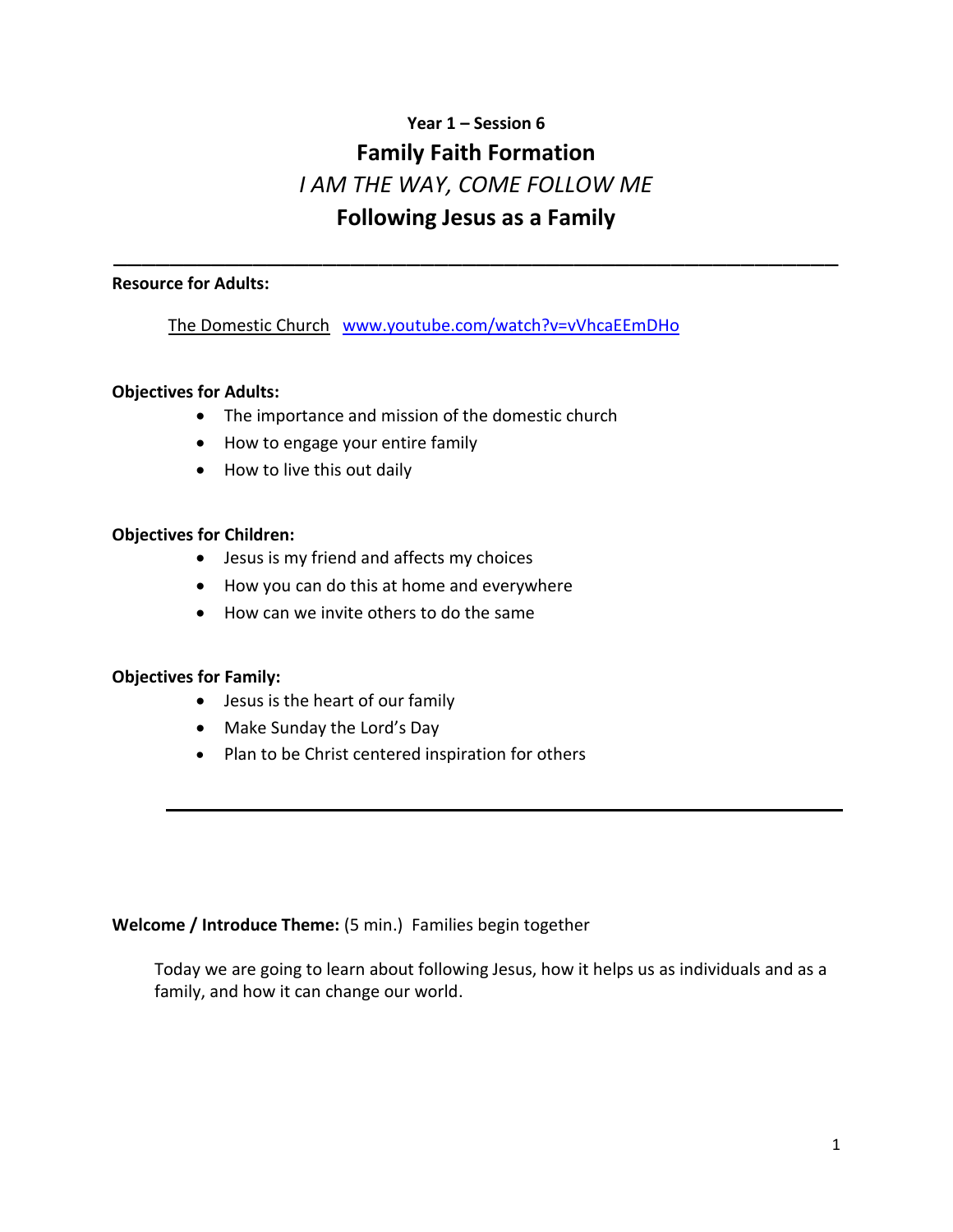**Opening Prayer** (10 min.)

# **Sign of the Cross**

## **Scripture Reading**

Observe, my son, your father's bidding, and reject not your mother's teaching; Keep them fastened over your heart always, and put them around your neck; For the bidding is a lamp, and the teaching a light, and a way to life are the reproofs of discipline; (Prov. 6:20-23)

People were bringing even infants to him that he might touch them, and when the disciples saw this, they rebuked them. Jesus, however, called the children to himself and said, "Let the children come to me and do not prevent them; for the kingdom of God belongs to such as these. (Luke 18:15-16)

## **Sharing**

Parent and child talk about, "What makes me feel loved?" and "How does this demonstrates following Jesus?"

# **Glory Be**

\*Children are dismissed to their session. (See children's lesson)

# **Parent/Adult Presentation** (30 – 40 min.)

# **Catechism of the Catholic Church:**

"Christ chose to be born and grow up in the bosom of the holy family of Joseph and Mary." (CCC 1655)

"In our own time, in a world often alien and even hostile to faith, believing families are of primary importance as centers of living, radiant faith. For this reason, the Second Vatican Council, using an ancient expression, calls the family the *Ecclesia domestica*. It is in the bosom of the family that parents are *"by word and example…the first heralds of the faith with regard to their children."* (CCC 1656)

"It is here that the father of the family, the mother, children, and all members of the family *exercise the priesthood of the baptized in a privileged way…"* (CCC 1657)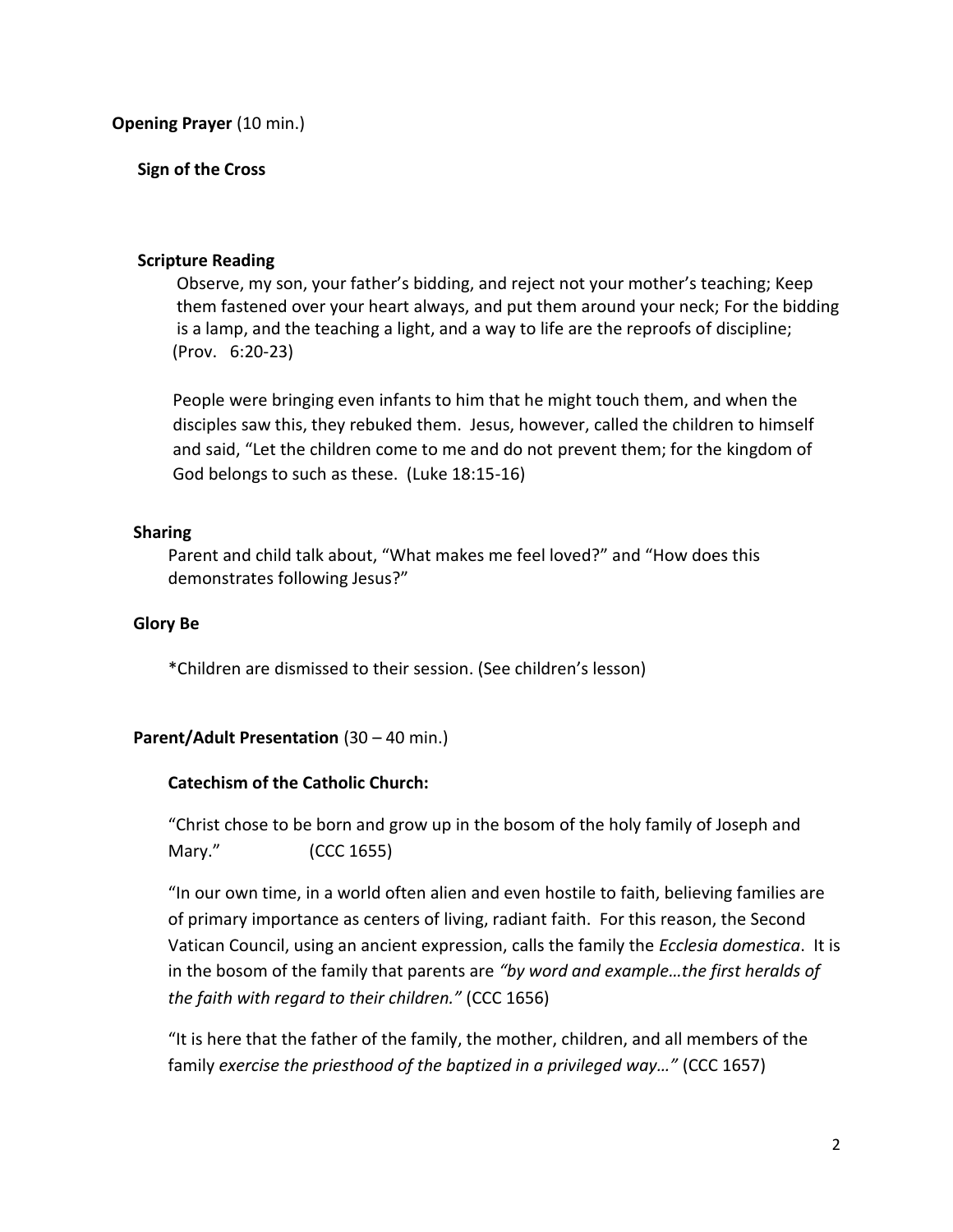## **Video: The Domestic Church** [www.youtube.com/watch?v=vVhcaEEmDHo](http://www.youtube.com/watch?v=vVhcaEEmDHo)

#### **Discussion: The words and their meaning…**

- What elements make up a "church"?
- Do you know of a home that you view as a domestic church?
- Do you view your own home as a domestic church?
- Why is this vital in our lives?

## **Building up the kingdom….**

- How does your family demonstrate this defined mission? (prayer, quiet, forgiveness, service, love)
- What habits do we practice in our home that leads to a well-formed conscience?
- For my part, I am willing to commit to....
- How can you come together as a family in these things? And when?
- Commitment to Mass attendance.

#### **Making it happen…**

- Pray the Morning Offering each day
- Pray for your children every day
- Scripture and prayer
- Sacrifice and service
- Examination of conscience and forgiveness
- Holding one another accountable

**Prayer for parents:** Lord God, from you every family in heaven and on earth takes its name. Father, you are Love and Life. Through your son, Jesus Christ, born of woman, and through the Holy Spirit, fountain of divine charity, grant that every family on earth may become for each successive generation a true shrine of life and love. Grant that your grace may guide the thoughts and actions of husbands and wives for the good of their families and of all the families in the world. Grant that the young may find in the family solid support for their human dignity and for their growth in truth and love. Grant that love, strengthened by the grace of the sacrament of marriage, may prove mightier than all the weakness and trials through which our families sometimes pass. Through the intercession of the Holy Family of Nazareth, grant that the Church may fruitfully carry out her worldwide mission in the family and through the family. Through Christ our Lord, who is the Way, the Truth, and the Life for ever and ever. Amen.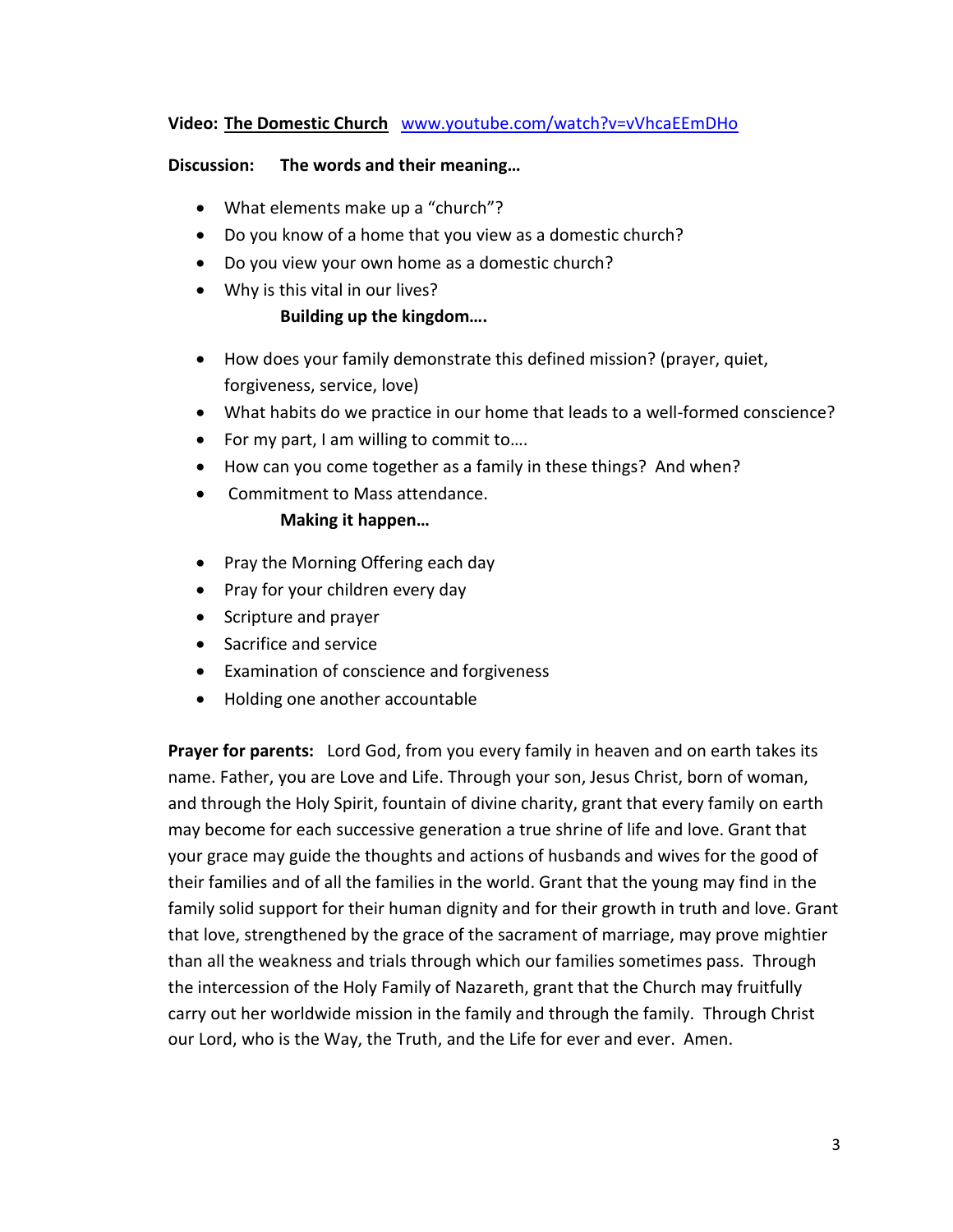## **Children's Presentation** (30-40 min.)

A letter from Pope St. John Paul II says,

"How important children are in the eyes of Jesus!"

"What does it mean that "Unless you turn and become like children, you will not enter the kingdom of heaven"? Isn't Jesus pointing to children as models even for grown-ups?"

"In children there is something that must never be missing in people who enter the kingdom of heaven. People who are destined to go to heaven are simple like children, and like children, are full of trust, rich in goodness, and pure."

## **VIDEO:** <https://www.youtube.com/watch?v=JtSvwOOOTBI>

#### **Discussion: We can know Jesus as our friend…**

- What do you know about Jesus? (Posters of Gospel stories)
- How does Jesus ask us to treat one another?
- How does Jesus want us to think of Him?
- What helps us to live the way Jesus asks us to live? **Each of us is called to…**
- Form good habits (Posters showing virtues)
- Always be a good example
- Invite others to join this "family"
- Speak God's love in the world

#### **I can practice this by…**

- Planning some prayer time and quiet time
- Always be willing to forgive
- Be helpful
- Share God's love with everybody